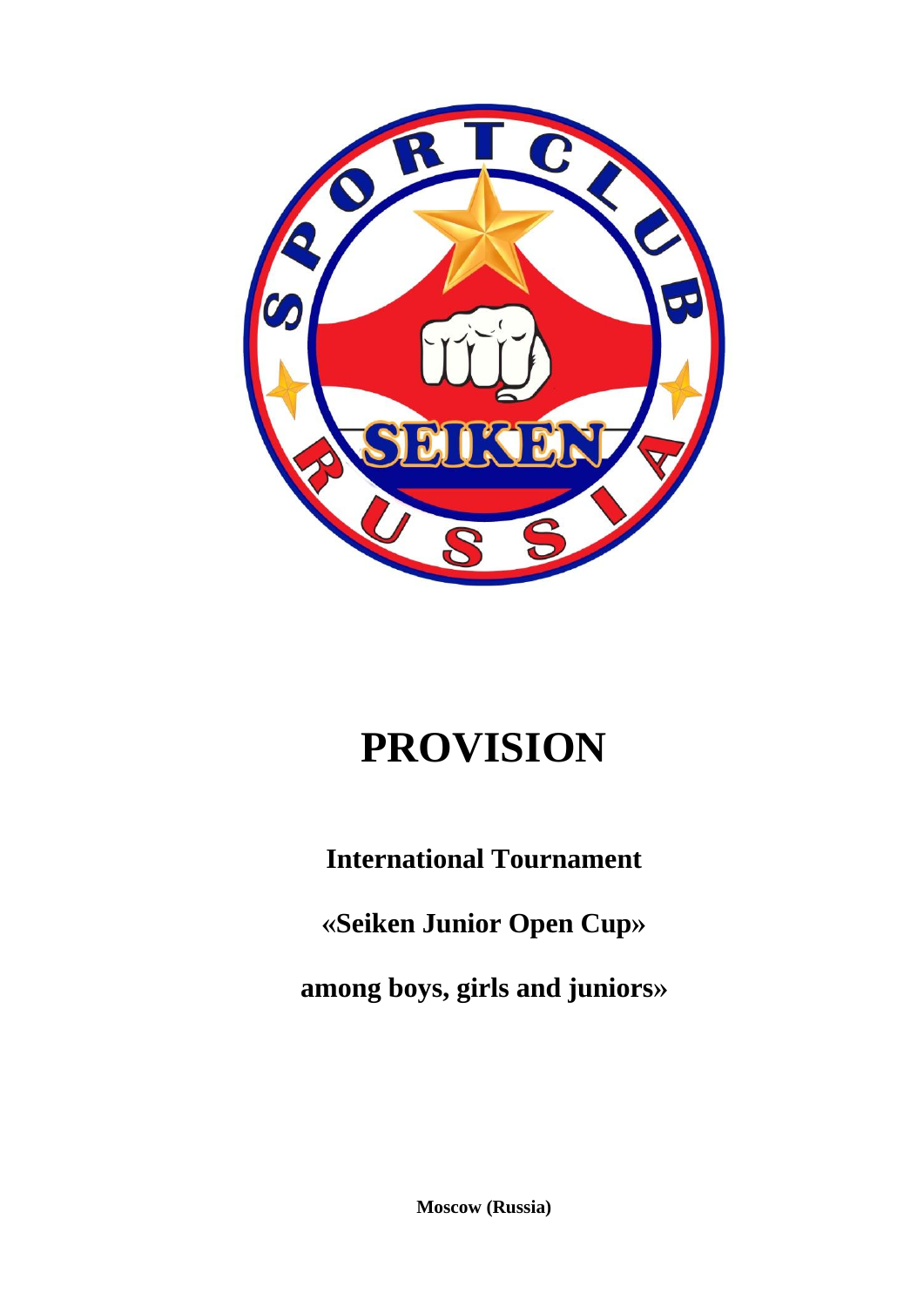#### **1. Place and dates of holding of the tournament**

**Date:** October 25, 2019 - October 27, 2019. **Place:** Moscow, Moscow Centre of Martial Arts, Varshavskoe Shosse, 118, korpus 1.

#### **2. Organizers of the tournament**

- «Kyokushin Karate Federation of Russia»,

- «Sports Club «SEIKEN» Kyokushinkai Karate-Do».

#### **Main Referee Committee**

Supreme Judge of the tournament – Shabanov Yuri, Vice-Supreme Judge – Gyadukyan Karen, Chief Secretary of the tournament – Glushenkov Boris, Manager of tatami №1 – Papikyan Karen, Manager of tatami №2 - Nikoleishvili Tariel, Manager of tatami №3 – Sigachev Mikhail. The responsibility for the holding of the tournament is directly laid on the panel of judges, which consists of 54 people. The person, who is responsible for the formation of the panel of judges, is Nikoileishvili Tariel.

Each judge, working on the tournament must have: black trousers, navy blue shirt, a white bow

tie and a whistle pipe.

#### **Organizing Committee**

Head of the Organizing Committee – Khripunova Anastasia, Assistant of the Head of the Organizing Committee – Ivanova Elizaveta. **Address of the Organizing Committee**: Moscow, Proletarskiy prospect, 24 Tel: 8 (925) 833-38-83 – Julia E-mail: msookk@mail.ru

## **3. Schedule of the events**

## **October 25, 2019:**

- Arrival of the teams
- Credentials Committee, 10:00-19:00
- Judging seminar, 15:00-18:00

Address of holding of the Credentials Committee: hotel "Intourist Kolomenskoe", Moscow, Kashirskoe shosse, 39B (metro station "Kashirskaya")

## **October 26, 2019:**

- Meeting of the participants and judges: 09:00
- Solemn opening ceremony: 10:00
- Competitions in Kata: 10:30
- Preliminary bouts/ up to semi-finals: 12:00

## **October 27, 2019:**

- Meeting of the participants and judges: 10:00
- Semi-final and final bouts: 11:00
- Awarding of the prize-winners and the first-place winners: 18:00.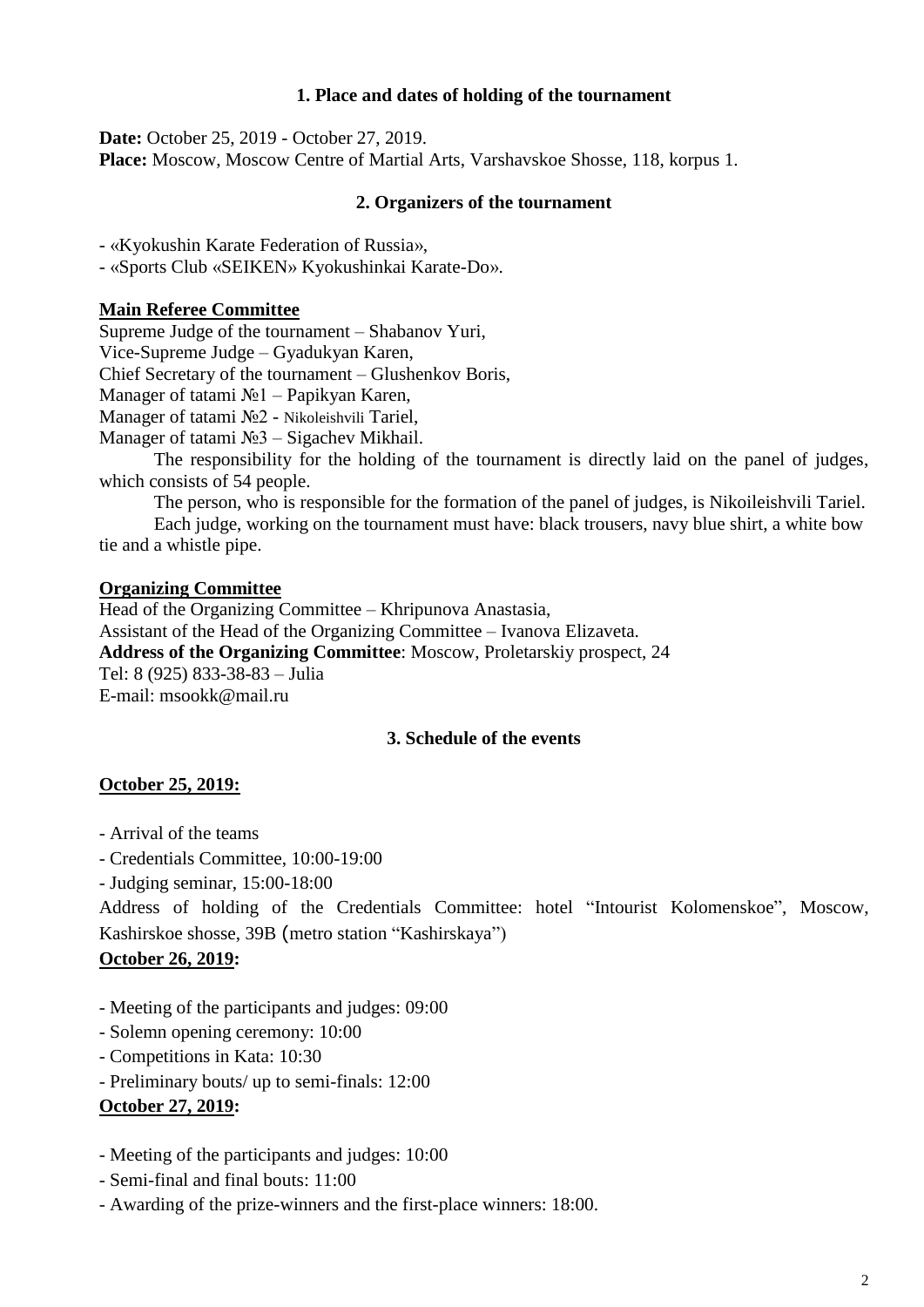## **4. Requirements for the participants of the tournament and the conditions of the admission for participation in it**

## **4.1. Conditions, defining the admission of the organizations and athletes for participation in the tournament**:

4.1.1. For participation in the tournament are allowed teams of the international organization WKO Shinkyokushinkai or international organizations, which are members of KWU;

4.1.2. For Russia: for participation are allowed national teams of the regions of the Russian Federation from the organizations, which are members of Russian Kyokushinkai Association;

4.1.3. Each coach, who submits an application, is fully responsible for providing reliable information about the applied athletes (Attachment 1).

**4.2. Number of participants and composition of a team:** athletes are allowed to participate in the age of 12-17 years old for kumite and 8-17 years old for kata. The age of the participant is determined on the day of holding of the Credentials Committee **(October 25, 2019).**

## **4.3. Each participant of the tournament must have the following documents at the moment of going through the Credentials Committee:**

- a regular passport (original);

- a document confirming sports and style qualification (Budo-passport or certificate (original);

- an accident insurance contract valid for the period of holding of the tournament

(October  $25 - 27$ ) + including the time of the road in both directions (original);

- the application of the team, certified by the sports medicine clinic (Attachment 1).

- written permission for participation from parents, certified by the personal signature of the Team Representative or stamp of the sending organization (federation, club) - for all participants (Attachment 2);

- the admission of the sports doctor, which allows to participate in Kyokushin tournament with the signature and the stamp of the doctor and the stamp of the sports medical clinic.

## **5. Program of the tournament**

Tournament will be held in accordance with the current rules of the International Organization WKO Shinkyokushinkai.

| Age category      | <b>Weight category</b> |  |  |  |  |
|-------------------|------------------------|--|--|--|--|
| 12-13 years old   |                        |  |  |  |  |
| Boys 12-13 years  | Up to $30 \text{ kg}$  |  |  |  |  |
| Boys 12-13 years  | Up to $35$ kg          |  |  |  |  |
| Boys 12-13 years  | Up to $40$ kg          |  |  |  |  |
| Boys 12-13 years  | Up to $45$ kg          |  |  |  |  |
| Boys 12-13 years  | Up to $50$ kg          |  |  |  |  |
| Boys 12-13 years  | Up to $55$ kg          |  |  |  |  |
| Boys 12-13 years  | Over 55 kg             |  |  |  |  |
| Girls 12-13 years | Up to $35$ kg          |  |  |  |  |
| Girls 12-13 years | Up to $40$ kg          |  |  |  |  |
| Girls 12-13 years | Up to $45$ kg          |  |  |  |  |
| Girls 12-13 years | Up to $50$ kg          |  |  |  |  |
| Girls 12-13 years | Over 50 kg             |  |  |  |  |

**Competition in Kumite is held in the following weight and age categories:**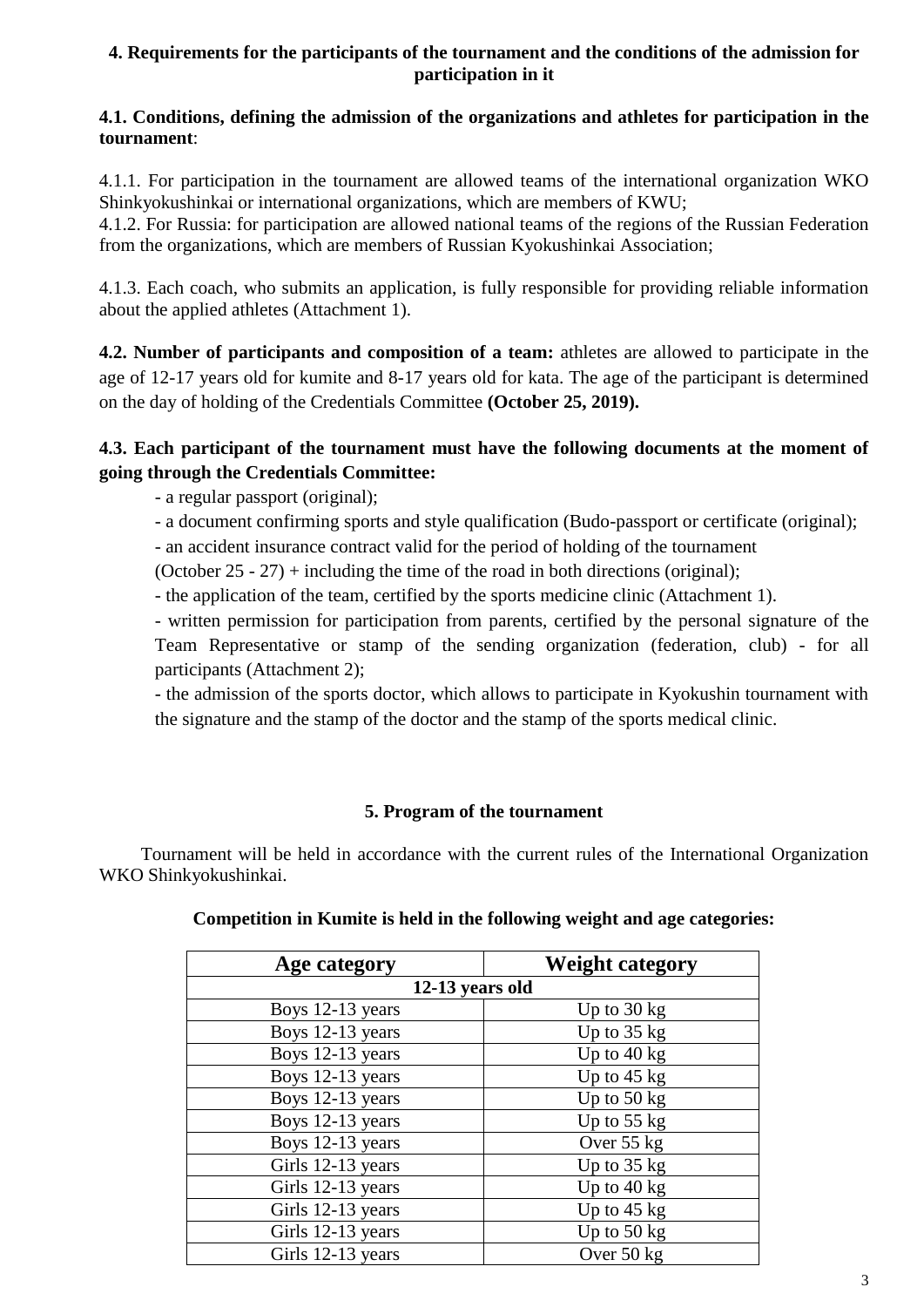| 14-15 years old          |                       |  |  |  |
|--------------------------|-----------------------|--|--|--|
| Boys 14-15 years         | Up to $40 \text{ kg}$ |  |  |  |
| Boys 14-15 years         | Up to $45$ kg         |  |  |  |
| Boys 14-15 years         | Up to $50 \text{ kg}$ |  |  |  |
| Boys 14-15 years         | Up to $55$ kg         |  |  |  |
| Boys 14-15 years         | Up to $60 \text{ kg}$ |  |  |  |
| Boys 14-15 years         | Up to $65$ kg         |  |  |  |
| Boys 14-15 years         | Over 65 kg            |  |  |  |
| Girls 14-15 years        | Up to $40 \text{ kg}$ |  |  |  |
| Girls 14-15 years        | Up to $45 \text{ kg}$ |  |  |  |
| Girls 14-15 years        | Up to $50$ kg         |  |  |  |
| Girls 14-15 years        | Up to $55$ kg         |  |  |  |
| Girls 14-15 years        | Over 55 kg            |  |  |  |
| 16-17 years old          |                       |  |  |  |
| Junior Boys 16-17 years  | Up to $50 \text{ kg}$ |  |  |  |
| Junior Boys 16-17 years  | Up to $55$ kg         |  |  |  |
| Junior Boys 16-17 years  | Up to $60 \text{ kg}$ |  |  |  |
| Junior Boys 16-17 years  | Up to $65$ kg         |  |  |  |
| Junior Boys 16-17 years  | Up to $70 \text{ kg}$ |  |  |  |
| Junior Boys 16-17 years  | Over 70 kg            |  |  |  |
| Junior Girls 16-17 years | Up to $40 \text{ kg}$ |  |  |  |
| Junior Girls 16-17 years | Up to $45 \text{ kg}$ |  |  |  |
| Junior Girls 16-17 years | Up to $50 \text{ kg}$ |  |  |  |
| Junior Girls 16-17 years | Up to $55$ kg         |  |  |  |
| Junior Girls 16-17 years | Over $55$ kg          |  |  |  |

#### **6. Duration of the bouts**

# 6.1 **Kumite Boys and girls 12-13 years:**

Preliminary bouts: 2 min. + 1 min.

Semi-final and final bouts:  $2 \text{ min.} + 1 \text{ min.} + 1 \text{ min.}$ 

## **Boys and girls 14-15 years:**

Preliminary bouts: 2 min. + 2 min.

Semi-final and final bouts:  $2 \text{ min.} + 2 \text{ min.} + 1 \text{ min.}$ 

#### **Juniors (boys and girls) 16-17 years:**

Preliminary bouts: 2 min. + 2 min.

Semi-final and final bouts:  $2 \text{ min.} + 2 \text{ min.} + 2 \text{ min.}$ 

#### **Note:**

**If the athlete does not appear on the tatami after the announcement of his surname within 30 seconds, this athlete will be considered defeated.**

## **7**. **Kata**

7.1. Judging of kata will be held by the Olympic system with flags.